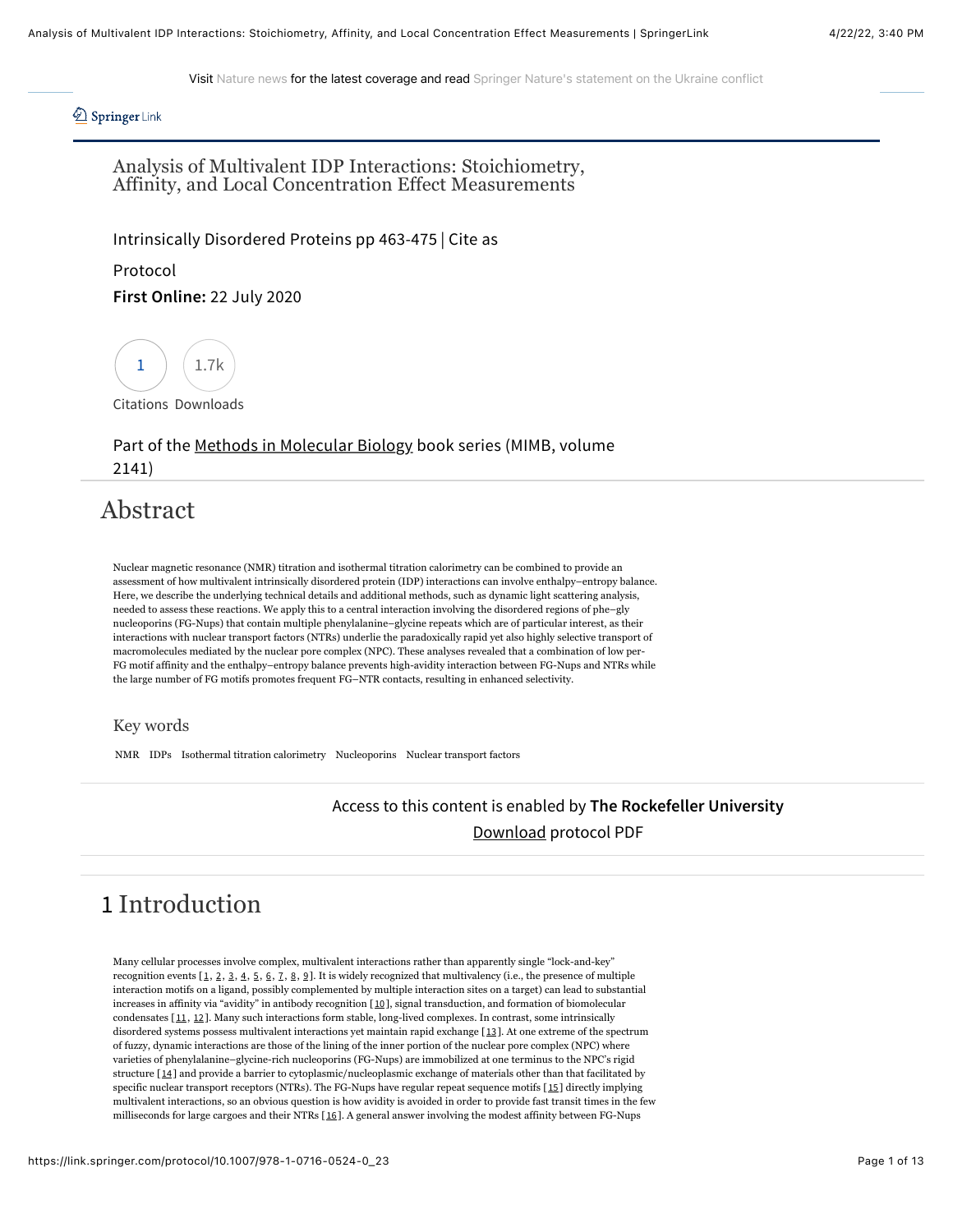and NTRs balanced by the entropic cost of restriction on the intrinsic disorder of the chains has been suggested  $[11]$ . This involves a modest affinity between FG-Nups and NTRs, which is offset by the entropic cost of restriction on the intrinsic disorder of the chains, such that optimally the energies of binding and barrier are balanced and a macromolecule neither accumulates at nor is excluded from the NPC but passes rapidly and specifically. Confirmation requires assessment of the thermodynamic properties of FG-Nup/NTR complexes. In this chapter, we describe the technical details of how the balance of multivalent affinities of interactions from a repeated motif and the entropic disorder of connecting linkers can be done, following a shorter description of results, previously published [[18](#page-9-7)].

To address this, several complex issues needed to be resolved.

- 1. The most direct assessment of thermodynamic properties of an interaction is the measurement of reaction enthalpy by isothermal titration calorimetry (ITC). However, care needs to be taken as the relatively weak (~millimolar) affinities of individual sites are recognized as being at the limit of ITC sensitivity [[19](#page-9-8)], compromising the precision of measurement. Thus, studying low-affinity interactions requires substantial amounts of material (*see* **Note [1](#page-7-0)**). Other, less direct, methods may be more precise but lack accuracy (*see* **Note [2](#page-7-0)**).
- 2. The stoichiometry of the reactions of intrinsically disordered proteins (IDPs) with targets is potentially complicated by the large number of microstates associated with the intrinsic disorder of the linkers between the motifs (FGs for FG nucleoporins), and the possible range of timescales associated with interconversions among states, interacting and noninteracting with the NTR. Can a simple association/dissociation be ascribed to the interaction? Some independent validation of molecular stoichiometry is of significant benefit (*see* **Note [3](#page-7-0)**).
- 3. The effect of multivalency needs to be probed by varying the number and position of the interaction motifs with comparable controls.

In the current protocol, we use FG-repeat proteins from yeast NSP1 based on similar sequence lengths and negative controls by substitution of the sequence "FSFG" with "SSSG" (Fig. [1](#page-1-0)). The direct effect of multiple motifs is then addressed by variation of the number of FSFG motifs with standard adjacent linker separations (upper left, Fig. [1](#page-1-0)). The role of linker length is probed by increased separation of the active FSFG motifs (upper right, Fig. [1](#page-1-0)). These variants are then titrated with an NTR, the protein NFT2, which is the principal carrier for Ran GDP required for NPC transport function. ITC provides a direct measure of enthalpy (*n*Δ*H*) related directly to the equilibrium constant. Using nuclear magnetic resonance (NMR) spectroscopy, we obtain complementary information with greater precision related to the equilibrium constant. This is complemented by investigation of the stoichiometry of the complexes by dynamic light scattering (DLS).

<span id="page-1-0"></span>

FSFG<sub>6</sub> (13874.92 Da)

MNETSKPAFSFGAKSDEKKDGDASKPAFSFGAKPDENKASATSKPAFSFGAKPEEKKDDNSS KPAFSFGAKSNEDKQDGTAKPAFSFGAKPAEKNNNETSKPAFSFGAKSDEKKDGDASKPALE НННННН

## **Fig. 1**

Design of FSFG constructs with varying degrees of valency (left, upper) and with varying distance between two FSFG motifs (right, upper). Full sequence of FSFG<sub>6</sub> construct (bottom)

## 2 Materials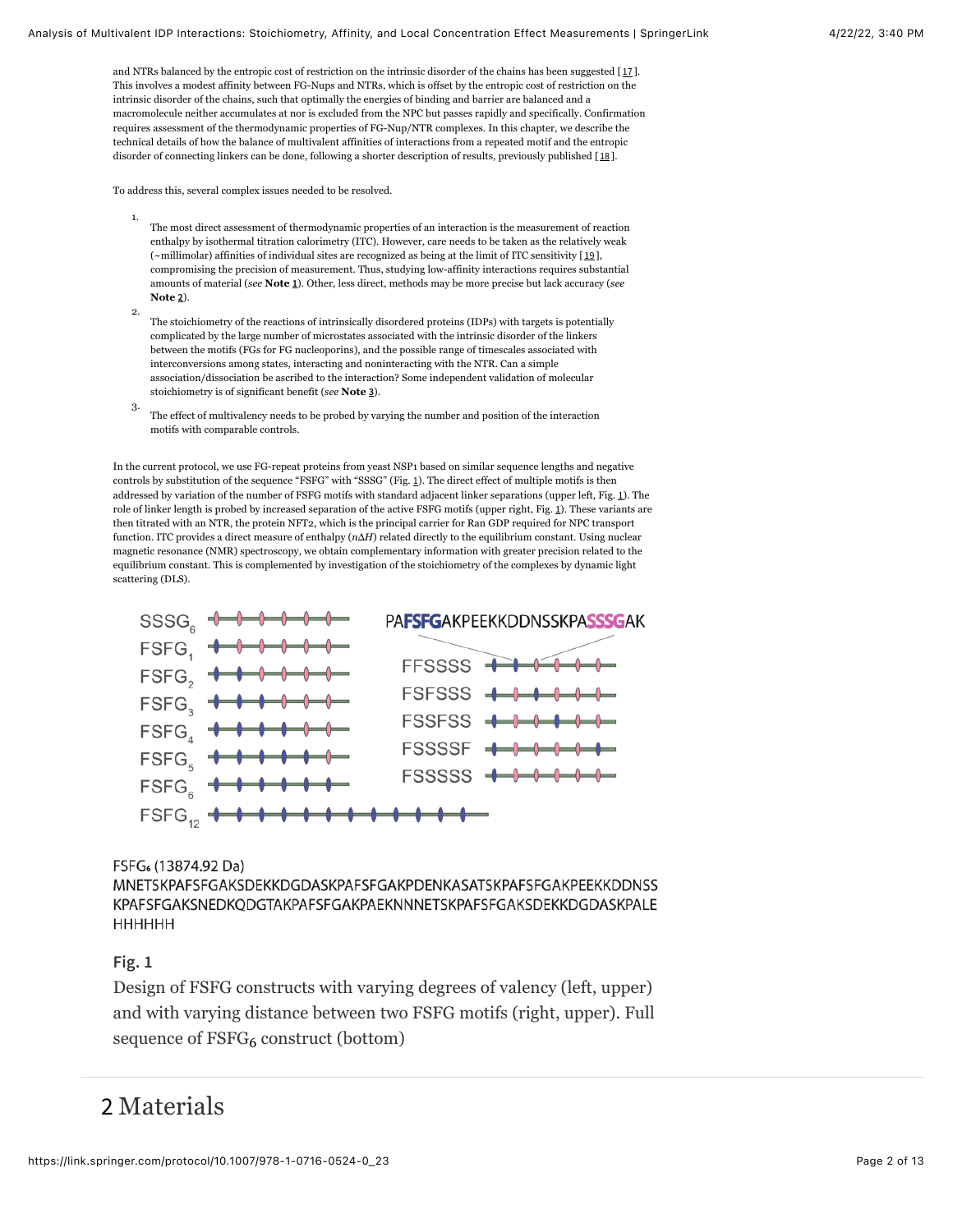All solutions are prepared with deionized water using Millipore Milli-Q typically with >17 MΩ.cm from the device. Reagents are stored at room temperature.

2.1 Buffers

1.

Buffer A: 20 mM HEPES-KOH, pH 6.8, 150 mM KCl, 2 mM MgCl2.

#### 2.2 Proteins

1. NMR samples:  $7.5\%$  D<sub>2</sub>O was added to NMR samples described in Methods in order to provide lock signal. There was no additional shift reference material needed because the co-dialysis of components prior to mixing provides a constant environment. As a check, in this system, a significant fraction of peaks is not perturbed in the titration.

2.3 Equipment

1. ITC: MicroCal Auto-iTC200.

- 2. NMR: All NMR experiments were conducted on Bruker spectrometers at 800 MHz.
- 3. DLS: DynaPro with plate reader.

#### 2.4 Software

1. NMRPipe, CCPNMR, GraphPad, Origin, DynaPro DYNAMICS.

# 3 Methods

1.

All procedures are carried out at 25 °C when temperature is selectable, otherwise at ambient temperature.

#### 3.1 Protein Production

The various sequences of Fig. <u>[1](#page-1-0)</u> discussed in **1** were constructed as follows. FSFG<sub>6</sub> (identified in Fig. <u>1</u>) and SSSG<sub>6</sub> [[20](#page-9-9)] DNA constructs codon-optimized for bacterial expression were synthesized. Gene fragments from the synthesized plasmids were ligated into either pET21b or pET24a vectors. The FSFG12 plasmid was constructed by inserting a restriction-digested FSFG<sub>6</sub> plasmid fragment into a *SpeI-*digested FSFG<sub>6</sub> plasmid. All the other FSFG variants were created by site-directed mutagenesis from those two parent constructs for FSFG<sub>6</sub> and SSSG<sub>6</sub>. For NTF2, the genomic sequence from *S. cerevisiae* was used. All the proteins in this study are tagged with hexa-histidine on the C-termini, and their primary sequences are listed in the supplemental material p.S-7 of [[18](#page-9-7)]. Samples are prepared and purified by standard methods  $[21, 22]$  $[21, 22]$  $[21, 22]$  $[21, 22]$  $[21, 22]$ , including stable isotope labeling. For FG constructs,  $[U^{-15}N]$  labeling was used. For NTF2, [U- $H^2$ ,  $H^1$ <sup>5</sup>N] was used in order to obtain sufficiently slow transverse relaxation for NMR studies. Proteins were dissolved, dialyzed, and concentrated in Buffer A to typical stock concentration ranges of 0.2–2 mM (ligand FG constructs) and 6 mM for NTF2 for ITC NMR and DLS. Prior to use, diluted or undiluted solutions were centrifuged ( $\sim$  20,000  $\times$  *g*, 10 min) and ultra-filtered. The protein concentrations of the filtered samples are measured by bicinchoninic acid assay (BCA) [[23](#page-10-2)] and diluted accordingly to the desired concentration with filtered and degassed dialysate.

3.2 NMR Titration for Affinity Measurement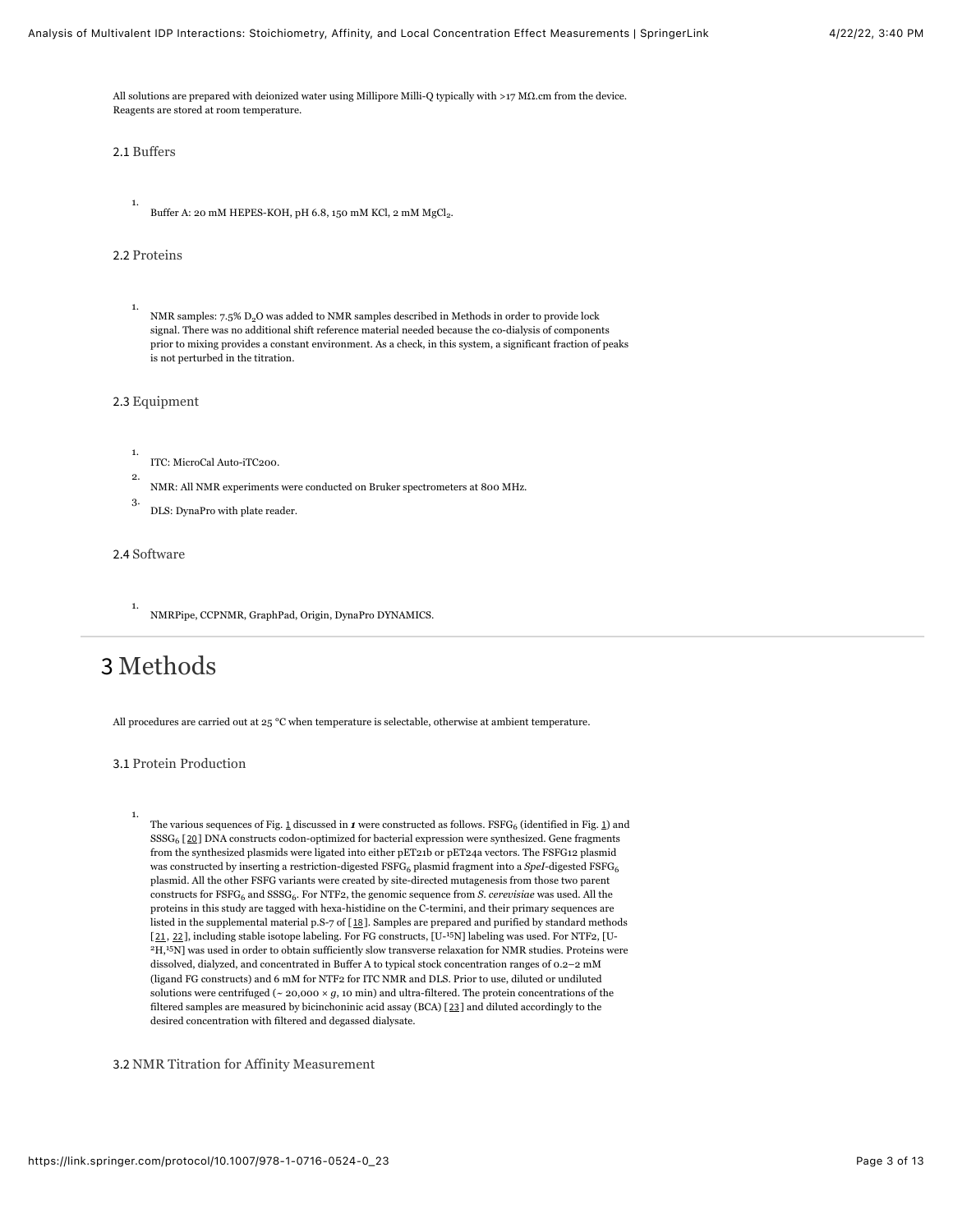- 1. NMR chemical shift data is analyzed using NMRPipe [[24](#page-10-3)] and CCPNMR Analysis [[25](#page-10-4)]. Titration experiments were performed in Buffer A using a fixed concentration of FG construct <sup>15</sup>N-labeled (range 20–120 µM) sample and by preparation of separate samples for each titration point, typically ten in total (*see* **Note [4](#page-7-0)**). These conditions do not uniformly result in saturation but are appropriate for this system (*see* **Note [3](#page-7-0)**). An example of the spectrum is shown in Fig. [2](#page-3-0).
- 2. Chemical shifts for both the FSFG residues and all the assigned NTF2 residues were extracted from each titration point, and the chemical shift perturbations (CSP) were calculated as CSP,

 $\Delta\delta = \sqrt{\left(\delta^{15}N\times0.11\right)^2+\left(\delta^{1}H\right)^2}$ , where  $\Delta\delta^{15}N$  and  $\Delta\delta^{1}H$  are  $^{15}N$  and  $^{1}H$  chemical shift changes with respect to the free state. The CSPs were treated as a function of titrant concentration and fit to a standard equation [[26](#page-10-5)].

$$
\Delta \delta = \Delta \delta_{max} \left( (F_0 + X + K_D) - \sqrt{\left(F_0 + X + K_D\right)^2 - \left(4 \times F_0 \times X\right)} \right) / (2F_0)
$$

where  $\Delta\delta_{\max}$  is the change in chemical shift at saturation,  $P_{\rm o}$  is the fixed protein concentration, and  $X$  is the titrant concentration. Global fitting was performed with the above equation to derive  $K_{\rm D}$ s. An example of the chemical shift changes of residues **F**sfg, f**S**fg, fs**F**g, fsf**G** and their corresponding fits is shown in Fig. [2b](#page-3-0).

<span id="page-3-0"></span>

## **Fig. 2**

NMR titrations. (**a**) HSQC spectrum of FSFG<sub>6</sub> titrated with NTF2. (**b**) CSPs for residues with overlapping shifts associated with the six occurrences of FSFG are fitted to determine a global  $K_{\mathrm{d}}$  and fitted curves corresponding to the derived value normalized by the expected maximum CSP for each position. In this case,  $K_d$  was determined to be 560 ± 10 µM

<span id="page-3-1"></span>3.3 ITC Titration for Affinity measument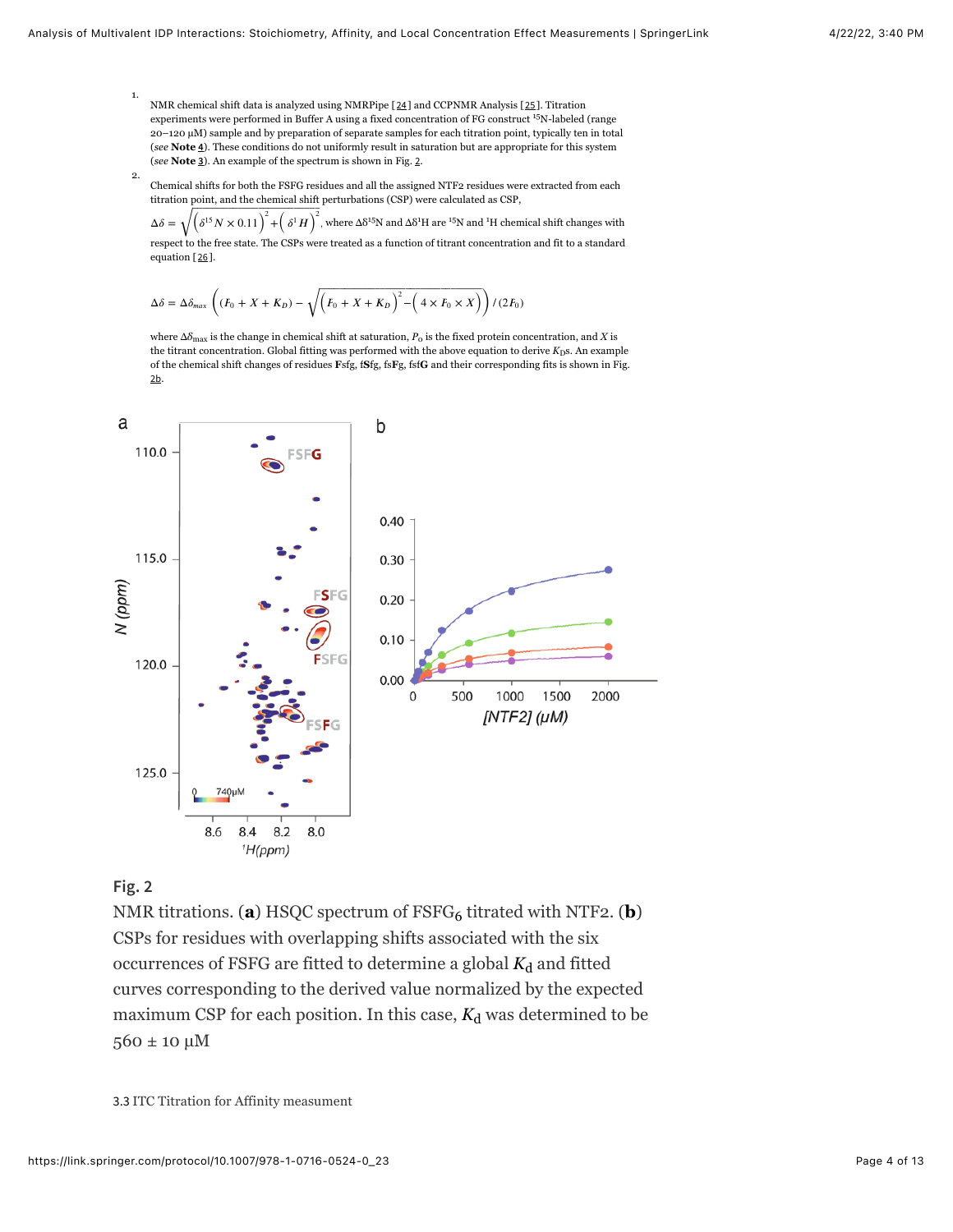- 1. For each ITC experiment, separate stock solutions of FSFG<sub>x</sub> (identified in Fig. <u>[1](#page-1-0)</u> upper) and NTF2 under go two rounds of dialysis together against the same Buffer A and are then concentrated by centrifugal concentrators. Samples were filtered and the final concnetrations for titration redetermined by BCA [[23](#page-10-2)].
- 2. All the ITC experiments may be conducted on a MicroCal Auto-iTC200 (*see* **Notes [1](#page-7-0)** and **[5](#page-7-0)**). FSFG constructs are placed in the cell, and NTF2 is titrated in from the syringe in all the experiments. Each experiment consists of three runs:  $\text{FSFG}_{\text{x}}$  against NTF2, Buffer A against NTF2, and  $\text{FSFG}_{\text{x}}$  against Buffer A (Fig. <u>[3a](#page-4-0)</u>). To obtain the normalized heat for FSFG<sub>x</sub>-NTF2 interaction, data from "Buffer against NTF2" and "FSFGx against Buffer" runs are subtracted from the "FSFG<sub>x</sub> against NTF2" run (Fig. <u>[3b](#page-4-0)</u>). The titration protocol involves either 19 (19 × 2 µL), 16 (10 × 2 µL followed by 6 × 3 µL), or 15 (15 × 2.5 µL) titration points following a 0.4 µL first injection, which is removed from the analysis. The choice of injection schemes does not affect the gross result, though injections with larger volumes generally improve signal-to-noise ratio toward the end of the titration [[19](#page-9-8)]. Typical cell concentration of FSFG *x* are in the range 0.3–2.11 mM, while the syringe titrant NTF2 is 3.8–6.2 mM. These values are adjustable to obtain a favorable match of total heat released and of saturation.
- 3. The raw heat evolution data are integrated and analyzed by the ITC module within the Origin program, using the Wiseman isotherm, for the heat  $Q$  per moles of ligand added per step  $(X_t)$

where  $r = K_d / [M]_t$  for the step concentration of titrand  $[M]_t$ .  $= n\Delta H^{\circ}V_0 \left[ \frac{1}{2} + \frac{1-X_{\cdot}-r}{2\sqrt{(1+X_{\cdot}+r^2)-4X_{\cdot} }} \right]$  $rac{dO}{d[X]_t} = n\Delta H^oV_0 \left| \frac{1}{2}\right|$ 2 2  $\sqrt{(1+X_r+r^2)}$  –4*X*,

- The *n* value is rounded to integer one (FSFG<sub>1</sub>-FSFG<sub>6</sub>) or two for (FSGS<sub>12</sub>) (*see* Subheading 3.3). For the binding reactions with very low affinity and low enthalpy (i.e.,  $\text{FSFG}_{1}\text{-FSFG}_{3},$   $|n\Delta H| < 5$  kcal/M),  $n$  and Δ*H* could not be determined independently by ITC, though their product (*n*∗ΔH) was observable as previously reported for other low-affinity systems [[19](#page-9-8), [27](#page-10-6)]. *K*<sub>D</sub>s could be reliably extracted from those reactions as evidenced by their agreement with NMR measurements, confirming the accuracy of the ITC experiment and its fitting procedure. However, since we cannot reliably determine *n* and *ΔH* independently for  $\mathrm{FSFG_{1^-}FSFG_{3}}$ , only  $K_\mathrm{D}$ s and  $n* \Delta H$ s (total enthalpy of the entire molecule) are reported for those constructs (Table S1 in ref. [[18](#page-9-7)]), and *n* values are derived separately using DLS for others. Of course, in the case of more complex reactions than  $nL + R = (nLR)$ , there will be complexity of interpretation common to such issues [[28](#page-10-7)].
- 5. Enthalpy–entropy compensation curve are constructed by plotting *TΔS* against *ΔH* for constructs with increasing valency.

<span id="page-4-0"></span>

### **Fig. 3**

4.

(**a**) NDH (normalized heat per injection) curves for each of the heat evolutions required for correct ITC measurement (black, lowest, FSFG<sub>6</sub>-NTF2; green, upper, buffer–NTF2; blue, center, FSFG<sub>6</sub>-buffer). Note (i) the discrepant first points at left out, arising from the initial step variation of the motor-driven syringe of the titrant which is left out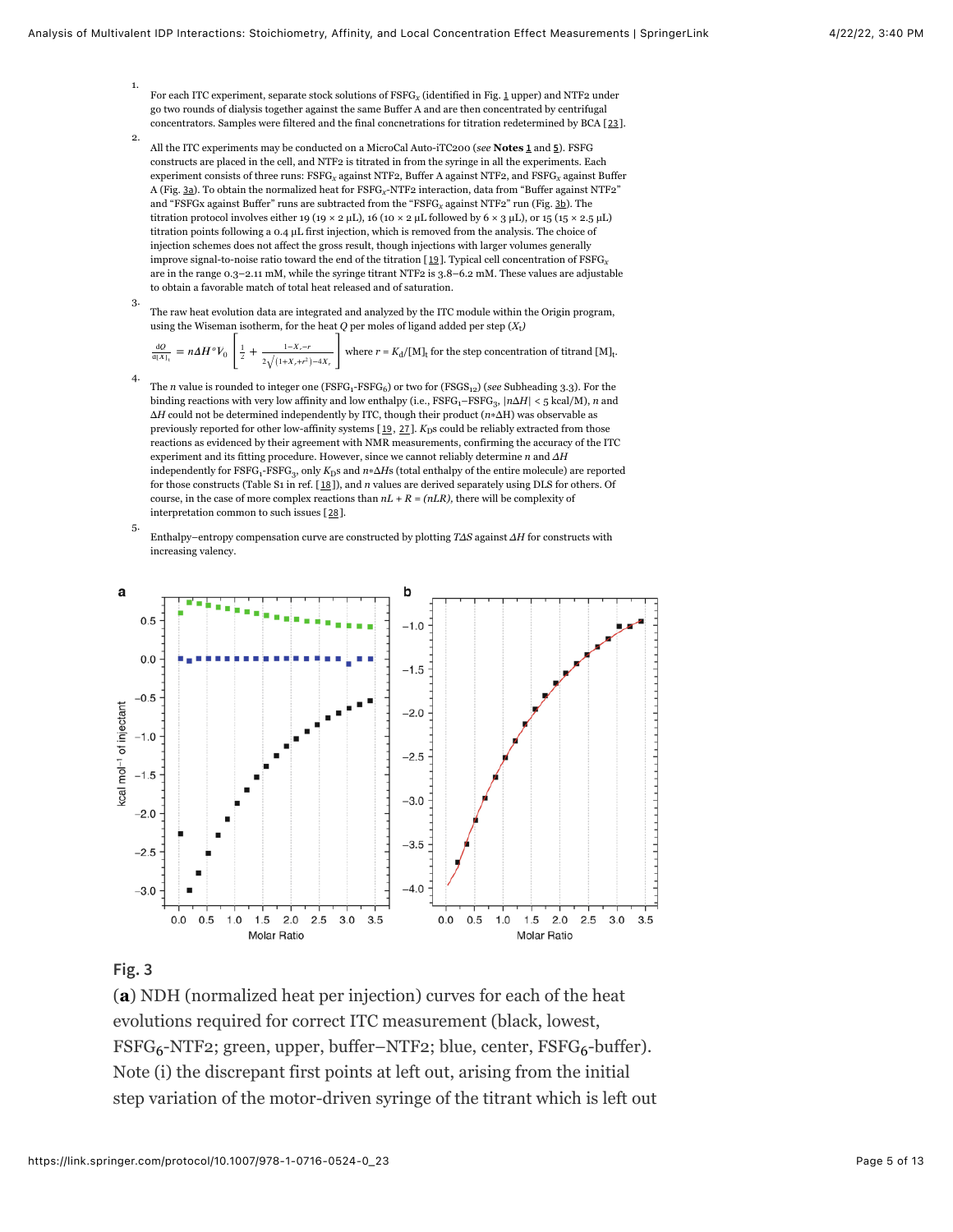during fitting, and (ii) the significant heat of dilution associated with the NTF2 dilution (green). (**b**) Reference-adjusted NDH curve for  $\text{FSFG}_6$  titrated with NTF2 (the green and blue NDH curves, left, were subtracted from the black resulting in the points and the fitted curve (red))

3.4 Determination of Stoichiometry

- 1. The formed complexes are characterized by dynamic light scattering (DLS). Experiments can ve run in a 384-well plate format with independent samples in triplicate. For each sample, ten acquisitions of 5 s are acquired on triplicate samples (*see* **Note [6](#page-7-0)**).
- 2. The protein complexes formed for ITC or NMR titrations are directly used.
- 3. The resulting intensity-weighted regularized autocorrelation data, a decay curve resulting from Brownian motion of the complexes, is averaged over the triplicate data set, and the average radius of hydration calculated (Fig. [4](#page-5-0)).
- 4. Apparent radii of hydration are interpreted as consistent with 1:1 complexes for all ~12 kDa FG mimics and 1:2 for  $FSFG_{12}/NTF2$ ; that is, two NTF2 dimers interact with one  $FSFG_{12}$ .

<span id="page-5-0"></span>

#### **Fig. 4**

Determination of molecular stoichiometry by dynamic light scattering (DLS). (**a**) Intensity-weighted DLS of the free forms of FSFG6, FSFG12, and NTF2. (**b**) Intensity-weighted DLS comparing the free FSFG6 sample to those in the presence of increasing NTF2 concentrations. For the sample at 1:1 molar ratio, the intensity plot is derived from a mixture of free and 1:1 FSFG6:NTF2 molecular stoichiometry. No further increase in the peak position is observed at higher NTF2 concentrations. (**c**) Intensity-weighted DLS comparing the free FSFG12 sample to those in the presence of increasing NTF2 concentrations. The positions of the peaks in the presence of NTF2 are consistent with a shift from ~1:1 to ~ 2:1 NTF2:FSFG12 molecular stoichiometry at higher NTF2 concentrations. (**d**) Table reporting the radius of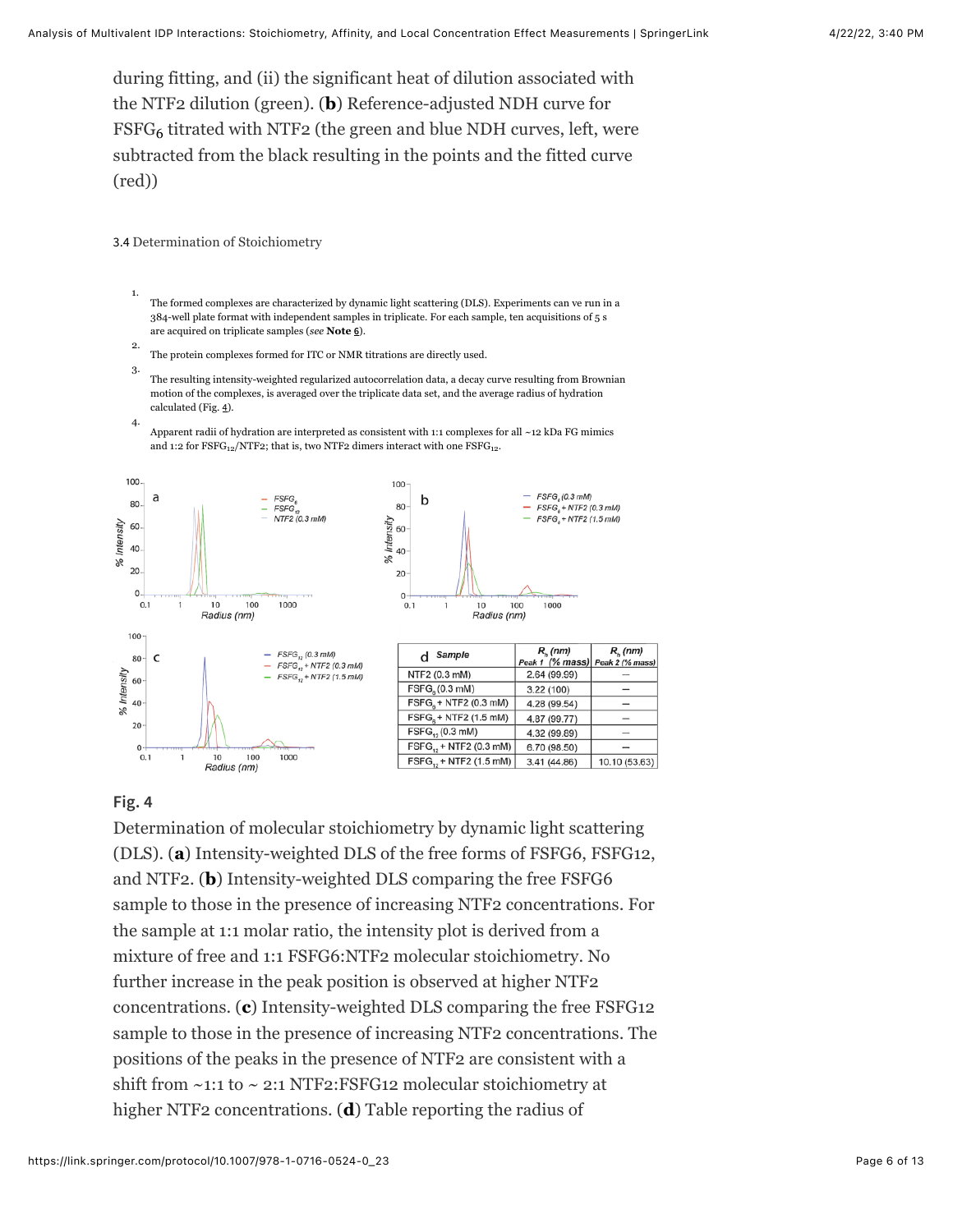hydration,  $R_{\rm h}$ , and the percentage by mass of the peak. In the case of FSFG12, two separate peaks could be resolved at 1:5 molar ratio with NTF2, where the smaller of the two likely represents the free protein component. Each measurement represents data averaged from independent samples in triplicate

3.5 Estimation of Local Concentration Effect

- 1. The local concentration effect can be measured by observation of the change in  $K_d$  with variation of the linker length between motifs. In the FG-Nup application, this was done by changing the distance between two FSFG motifs in the natural sequence with SSSG substitutions (Fig. [1](#page-1-0), upper right). This results in additional separation equivalent to the insertion of 1, 2, 3, and 4 linked segments separating FSFG motifs.
- 2. To estimate and to illustrate the change in local motif concentration as a function of FSFG motif–motif distance, we calculate  $[FSFG]_{local}$  for our designed  $FSFG_2$  constructs (Fig. [1](#page-1-0), upper right) based on polymer theory. Here, we define the [FSFG]<sub>local</sub> as the concentration of FSFG motifs within a probing volume defined by the spacer length, *L*. We assumed that the spacer between the two FSFG motifs behaves as a random coil polymer consistent with experimental [[21](#page-10-0)] and simulation [[29](#page-10-8)] results. The calculated local concentration is based on a three-dimensional random flight model which is equivalent to an ideal chain undergoing random walks (rather than self-avoiding random walks) [[30](#page-10-9)].

$$
FSFGlocal = \frac{1}{N_A (< r^2 >^{3/2})} (3/2\pi)^{3/2}
$$

where  $N_A$  is Avogadro's number and  $\langle r^2 \rangle$  the square distance (dm<sup>2</sup>) between the ends of the spacer given by  $a^2n$  where *a* is the intersegment distance in Å and *n* the number of segments. Using the distance distribution between adjacent FSFG motifs obtained from our previous simulation [[29](#page-10-8)] as  $L = \langle r^2 \rangle$  <sup>1/2</sup>  $\approx \langle r \rangle = 33.0$  Å for adjacent FSFG repeats (*n* = 15), we calculate *a* to be 8.5 Å (*see* **Note** <u>[7](#page-7-0)</u></u>). For each construct in the bivalent, differentially spaced,  $\text{FSFG}_2$  series, we calculate  $\langle r^2 \rangle^{1/2}$  by multiplying  $a$  as above and calculating the range of  $[\mathrm{FSFG}]_{\mathrm{local}}$  concentrations as above.

- 3. The [FSFG]<sub>local</sub> calculated above is simply the concentration of FSFG motifs that are within the explorable space of the target protein. The local concentration effect influences the overall binding reaction by either promoting formation of divalently interacting species (two interaction patches on NTF2 bound by two FSFG motifs on a molecule of dual-site NTR) or inducing a rebinding effect [[31](#page-10-10)]. Simulation of this process [[29](#page-10-8)] suggests the latter option.
- 4. Based on the calculations for the variant with dual motifs above, we can calculate [FSFG] local for the  $FSFG_{3}-FSFG_{12}$  variants following the model proposed by Gargano et al. [[32](#page-11-1)]. For the case here, we are dealing with a linear polymer and increased local concentration predominantly from vicinal motifs. As intuitively expected, the local concentration effect then increases modestly as the number of motifs increases. Other cases may differ with changes in interaction energy, *n* and *a*. However, the plateauing observed as a function of motif number (Fig. [5](#page-6-0)) is contrary to a simple local concentration prediction suggesting that a more detailed theory including at least the additions of chain self-avoidance and of excluded volume effect [[30](#page-10-9)] is needed to account quantitatively for experiment.

<span id="page-6-0"></span>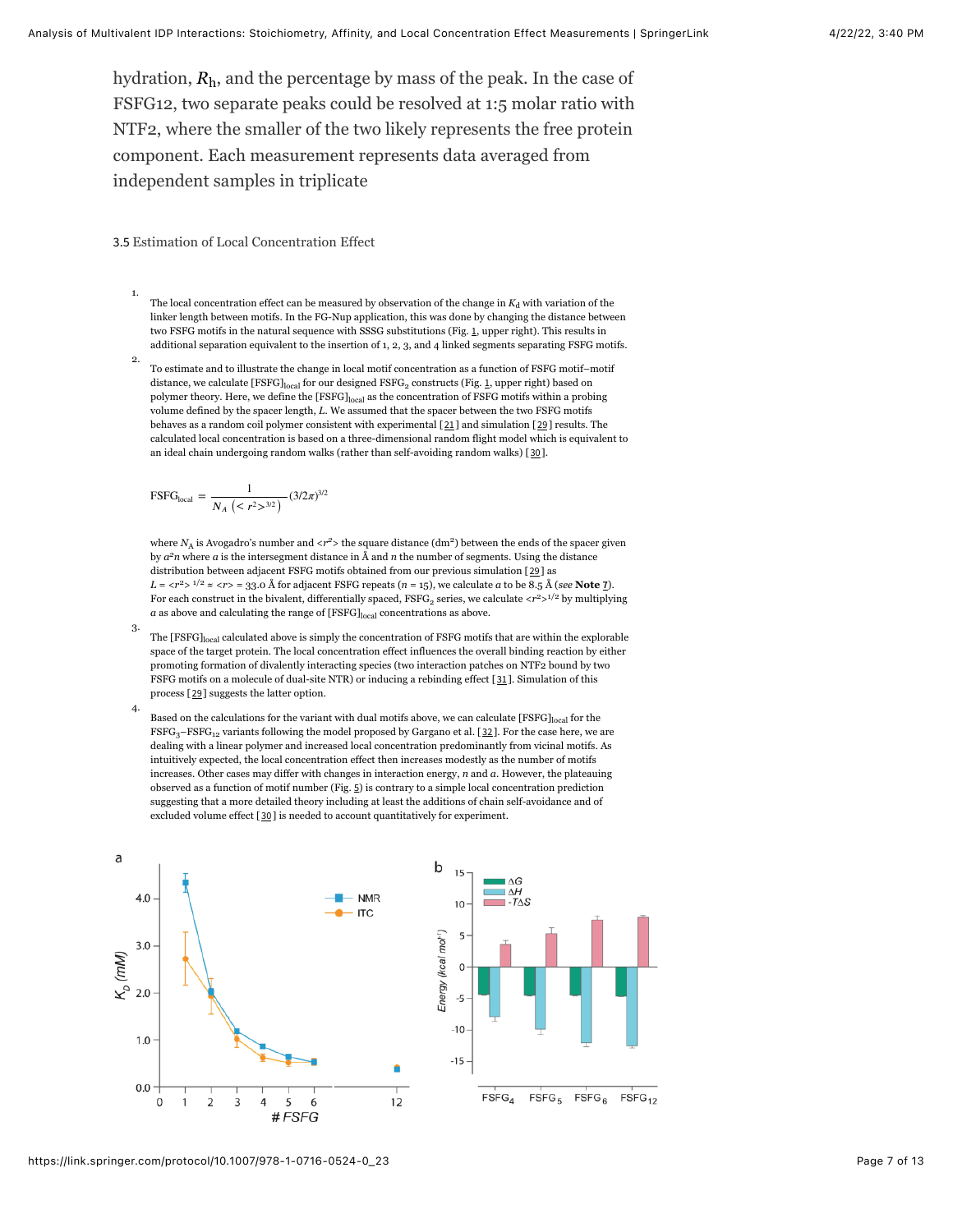## **Fig. 5**

(a)  $K_D$  values for each of the  $FSFG_1-FSFG_{12}$  $FSFG_1-FSFG_{12}$  $FSFG_1-FSFG_{12}$  constructs (Fig. 1, left) by NMR and ITC. Standard errors of the curve fitting and standard errors of the mean are plotted for NMR and ITC, respectively. (**b**) Changes in Gibbs free energy (Δ*G*), enthalpy (Δ*H*), and entropy (−*T*Δ*S*) for the interactions between FSFG4-FSFG12 constructs and NTF2 measured by ITC

3.6 Combining Results from the Different Analyses

As shown in Fig. [5a](#page-6-0), there is excellent agreement between dissociation constants measured by the two different methods, strongly supporting the hypothesis that the time-averaged microstates for this interaction, central to the nuclear pore complex's function, are represented by simple chemical equilibria. The combination of methods has two significant features: (1) the agreement provides a clear underpinning for thermodynamic analysis from ITC to the NMR data that are generally more precise and (2) the ITC provides a direct analysis of enthalpy and entropy as in Fig. [5b](#page-6-0) not readily available by other methods.

# <span id="page-7-0"></span>4 Notes

- 1. ITC instruments may have cells of different sizes. Larger cells will provide larger heat changes for more precise measurements, but at the cost of significant amounts of material required. In any broad survey study, the number of constructs to test may be large: For example, ref. [18](#page-9-7) involved 14 different FG constructs, with each titration requiring two controls as well as repetitions  $(n = 3)$ . Thus, the balance between production scale of materials and precision of measurement will require careful examination. The system used a MicroCal Auto-iTC200 with 200 µL of titrand in the cell. Note also that automated systems operating with sample trays will use significantly more material (~400 µL in our case) because of plumbing dead volumes.
- 2. When using ITC, the resulting heat is directly measuring the heat of reaction so that the thermodynamic quantity associated with the equilibrium is obtained without any other consideration. For other methods, there is typically an assumption that the measurable (e.g., chemical shift perturbation, or relaxation property for NMR, intensities of absorption or fluorescence for optical methods) is a direct measure of concentrations of reagents and products. This may be a limited approximation for several reasons. (1) The theoretical underpinning of the measurable/concentration dependence may be incorrect, for example, misanalysis of relaxation properties by NMR [[33](#page-11-2)]. (2) The equilibrium may contain microstates, and the measurable detects a subset, not reflective of the overall reaction. (3) The use of derivative tags (e.g., for fluorescence) may directly affect the equilibrium by providing additional interactions not present in the native case (e.g. [[34](#page-11-3)]).
- 3. The conventional analysis of equilibria would rely on observation of saturation at the stoichiometric equivalence point. However, millimolar range affinities frequently preclude direct observation of saturation because of limitations of solubility. Contemporary statistical fitting methods [[35](#page-11-4)] will provide reasonable estimates of stoichiometry (and its significance level) from curvature of titrations without observation of saturation. In the case of FG-Nup/NTRs interaction and similarly nonstandard cases, the possibility of separate microstates [[36](#page-11-5)] leads to the need for an independent estimate of stoichiometry from DLS (Subheading [3.3](#page-3-1)).
- 4. In general, a significant quantity of surveying conditions may be needed to establish a range of conditions for observing NMR spectral changes during titration (*see* **Note [2](#page-7-0)**). Considerations will include sufficiently acidic pH such that solvent water exchange with amide  $^1$ H's is minimal (typically, pH  $\leq 6.8$ ), and selection of a temperature to permit readily interpretable changes in chemical shifts, or relaxation properties [[33](#page-11-2)], typically  $R_2$ .
- 5. It is good practice to use the manufacturer's calibration procedure before extensive work to ensure that the operator can obtain reproducible results. Of many issues, variations of room temperature, dust contamination of solutions, and gas bubbles in the titrant syringe are common. The titration protocol for these low *c* value systems is not as critical as those for high-affinity systems. In brief, the *c* value is the ratio of the titrand (receptor) concentration to the dissociation constant. Turnbull et al. [[19](#page-9-8)] set out the conditions for using low values of *c* as "(1) a sufficient portion of the binding isotherm is used for analysis, (2) the binding stoichiometry is known, (3) the concentrations of both ligand and receptor" conditions met in the study here.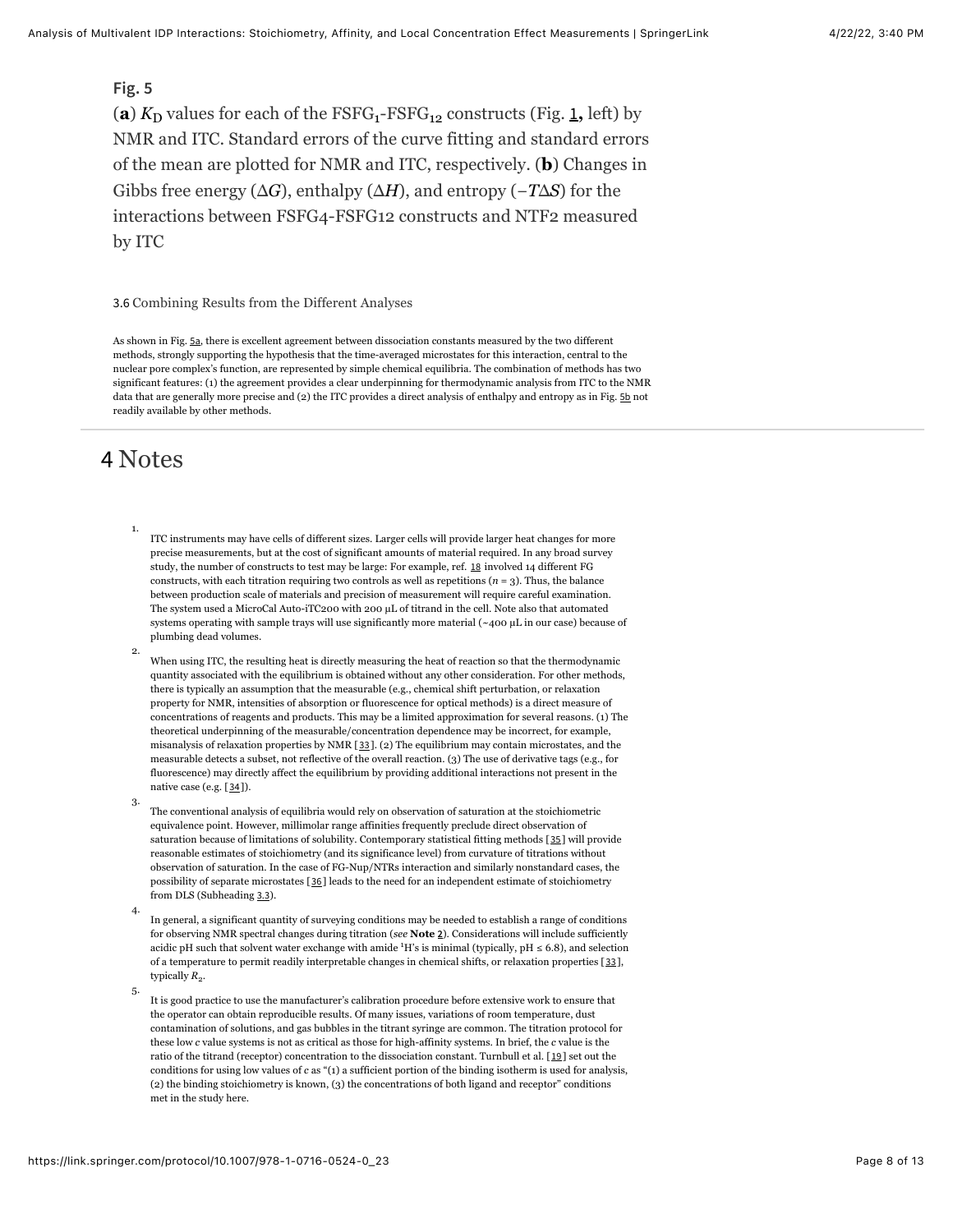- 6. To minimize contaminants, samples for DLS should be centrifuged immediately before pipetting into the sample tray. It is recommended that the sample tray be centrifuged briefly prior to the run to remove interference from air bubbles.
- 7. We chose to use a constant value of *a* for simplicity, although the value for FSFG-(linker)-FSFG is obviously slightly shorter than the equivalent one-half of FSFG-(linker)-SSSG-(linker)-FSFG.

# References

<span id="page-8-9"></span><span id="page-8-8"></span><span id="page-8-7"></span><span id="page-8-6"></span><span id="page-8-5"></span><span id="page-8-4"></span><span id="page-8-3"></span><span id="page-8-2"></span><span id="page-8-1"></span><span id="page-8-0"></span>1. Stevers LM, de Vink PJ, Ottmann C et al (2018) A thermodynamic model for multivalency in 14-3-3 proteinprotein interactions. J Am Chem Soc 140(43):14498–14510 [CrossRef \(https://doi.org/10.1021/jacs.8b09618\)](https://doi.org/10.1021/jacs.8b09618) Google Scholar (http://scholar.google.com/scholar\_lookup? title=A%20thermodynamic%20model%20for%20multivalency%20in%2014-3-3%20protein[protein%20interactions&author=LM.%20Stevers&author=PJ.%20Vink&author=C.%20Ottmann&journal=J%20](http://scholar.google.com/scholar_lookup?title=A%20thermodynamic%20model%20for%20multivalency%20in%2014-3-3%20protein-protein%20interactions&author=LM.%20Stevers&author=PJ.%20Vink&author=C.%20Ottmann&journal=J%20Am%20Chem%20Soc&volume=140&issue=43&pages=14498-14510&publication_year=2018) Am%20Chem%20Soc&volume=140&issue=43&pages=14498-14510&publication\_year=2018) 2. Harmon TS, Holehouse AS, Rosen MK et al (2017) Intrinsically disordered linkers determine the interplay [between phase separation and gelation in multivalent proteins. elife 6. https://doi.org/10.7554/eLife.30294](https://doi.org/10.7554/eLife.30294) (https://doi.org/10.7554/eLife.30294) 3. Gueroussov S, Weatheritt RJ, O'Hanlon D et al (2017) Regulatory expansion in mammals of multivalent hnrnp assemblies that globally control alternative splicing. Cell 170(2):324–339 e23 [CrossRef \(https://doi.org/10.1016/j.cell.2017.06.037\)](https://doi.org/10.1016/j.cell.2017.06.037) Google Scholar (http://scholar.google.com/scholar\_lookup? [title=Regulatory%20expansion%20in%20mammals%20of%20multivalent%20hnrnp%20assemblies%20that%2](http://scholar.google.com/scholar_lookup?title=Regulatory%20expansion%20in%20mammals%20of%20multivalent%20hnrnp%20assemblies%20that%20globally%20control%20alternative%20splicing&author=S.%20Gueroussov&author=RJ.%20Weatheritt&author=D.%20O%E2%80%99Hanlon&journal=Cell&volume=170&issue=2&pages=324-339%20e23&publication_year=2017) 0globally%20control%20alternative%20splicing&author=S.%20Gueroussov&author=RJ.%20Weatheritt&autho r=D.%20O%E2%80%99Hanlon&journal=Cell&volume=170&issue=2&pages=324- 339%20e23&publication\_year=2017) 4. Vonnemann J, Liese S, Kuehne C et al (2015) Size dependence of steric shielding and multivalency effects for globular binding inhibitors. J Am Chem Soc 137(7):2572–2579 [CrossRef \(https://doi.org/10.1021/ja5114084\)](https://doi.org/10.1021/ja5114084) Google Scholar (http://scholar.google.com/scholar\_lookup? [title=Size%20dependence%20of%20steric%20shielding%20and%20multivalency%20effects%20for%20globular](http://scholar.google.com/scholar_lookup?title=Size%20dependence%20of%20steric%20shielding%20and%20multivalency%20effects%20for%20globular%20binding%20inhibitors&author=J.%20Vonnemann&author=S.%20Liese&author=C.%20Kuehne&journal=J%20Am%20Chem%20Soc&volume=137&issue=7&pages=2572-2579&publication_year=2015) %20binding%20inhibitors&author=J.%20Vonnemann&author=S.%20Liese&author=C.%20Kuehne&journal=J %20Am%20Chem%20Soc&volume=137&issue=7&pages=2572-2579&publication\_year=2015) 5. Dubacheva GV, Curk T, Auzely-Velty R et al (2015) Designing multivalent probes for tunable superselective targeting. Proc Natl Acad Sci U S A 112(18):5579–5584 [CrossRef \(https://doi.org/10.1073/pnas.1500622112\)](https://doi.org/10.1073/pnas.1500622112) Google Scholar (http://scholar.google.com/scholar\_lookup? [title=Designing%20multivalent%20probes%20for%20tunable%20superselective%20targeting&author=GV.%20](http://scholar.google.com/scholar_lookup?title=Designing%20multivalent%20probes%20for%20tunable%20superselective%20targeting&author=GV.%20Dubacheva&author=T.%20Curk&author=R.%20Auzely-Velty&journal=Proc%20Natl%20Acad%20Sci%20U%20S%20A&volume=112&issue=18&pages=5579-5584&publication_year=2015) Dubacheva&author=T.%20Curk&author=R.%20Auzely-Velty&journal=Proc%20Natl%20Acad%20Sci%20U%20S%20A&volume=112&issue=18&pages=5579- 5584&publication\_year=2015) 6. Clark SA, Jespersen N, Woodward C et al (2015) Multivalent IDP assemblies: unique properties of LC8 associated, IDP duplex scaffolds. FEBS Lett 589(19 Pt A):2543–2551 [CrossRef \(https://doi.org/10.1016/j.febslet.2015.07.032\)](https://doi.org/10.1016/j.febslet.2015.07.032) Google Scholar (http://scholar.google.com/scholar\_lookup? title=Multivalent%20IDP%20assemblies%3A%20unique%20properties%20of%20LC8 [associated%2C%20IDP%20duplex%20scaffolds&author=SA.%20Clark&author=N.%20Jespersen&author=C.%2](http://scholar.google.com/scholar_lookup?title=Multivalent%20IDP%20assemblies%3A%20unique%20properties%20of%20LC8-associated%2C%20IDP%20duplex%20scaffolds&author=SA.%20Clark&author=N.%20Jespersen&author=C.%20Woodward&journal=FEBS%20Lett&volume=589&issue=19%20Pt%20A&pages=2543-2551&publication_year=2015) 0Woodward&journal=FEBS%20Lett&volume=589&issue=19%20Pt%20A&pages=2543- 2551&publication\_year=2015) 7. Li P, Banjade S, Cheng HC et al (2012) Phase transitions in the assembly of multivalent signalling proteins. Nature 483(7389):336–340 [CrossRef \(https://doi.org/10.1038/nature10879\)](https://doi.org/10.1038/nature10879) Google Scholar (http://scholar.google.com/scholar\_lookup? [title=Phase%20transitions%20in%20the%20assembly%20of%20multivalent%20signalling%20proteins&author](http://scholar.google.com/scholar_lookup?title=Phase%20transitions%20in%20the%20assembly%20of%20multivalent%20signalling%20proteins&author=P.%20Li&author=S.%20Banjade&author=HC.%20Cheng&journal=Nature&volume=483&issue=7389&pages=336-340&publication_year=2012) =P.%20Li&author=S.%20Banjade&author=HC.%20Cheng&journal=Nature&volume=483&issue=7389&pages= 336-340&publication\_year=2012) 8. Fasting C, Schalley CA, Weber M et al (2012) Multivalency as a chemical organization and action principle. Angew Chem Int Ed Engl 51(42):10472–10498 [CrossRef \(https://doi.org/10.1002/anie.201201114\)](https://doi.org/10.1002/anie.201201114) Google Scholar (http://scholar.google.com/scholar\_lookup? [title=Multivalency%20as%20a%20chemical%20organization%20and%20action%20principle&author=C.%20Fa](http://scholar.google.com/scholar_lookup?title=Multivalency%20as%20a%20chemical%20organization%20and%20action%20principle&author=C.%20Fasting&author=CA.%20Schalley&author=M.%20Weber&journal=Angew%20Chem%20Int%20Ed%20Engl&volume=51&issue=42&pages=10472-10498&publication_year=2012) sting&author=CA.%20Schalley&author=M.%20Weber&journal=Angew%20Chem%20Int%20Ed%20Engl&volu me=51&issue=42&pages=10472-10498&publication\_year=2012) 9. Cloninger MJ, Bilgiçer B, Li L et al (2012) Multivalency. In: Supramolecular chemistry. Wiley, Hoboken, NJ Google Scholar (http://scholar.google.com/scholar\_lookup? [title=Multivalency&author=MJ.%20Cloninger&author=B.%20Bilgi%C3%A7er&author=L.%20Li&publication\\_y](http://scholar.google.com/scholar_lookup?title=Multivalency&author=MJ.%20Cloninger&author=B.%20Bilgi%C3%A7er&author=L.%20Li&publication_year=2012) ear=2012) 10. Koenderman L (2019) Inside-out control of fc-receptors. Front Immunol 10:544 [CrossRef \(https://doi.org/10.3389/fimmu.2019.00544\)](https://doi.org/10.3389/fimmu.2019.00544)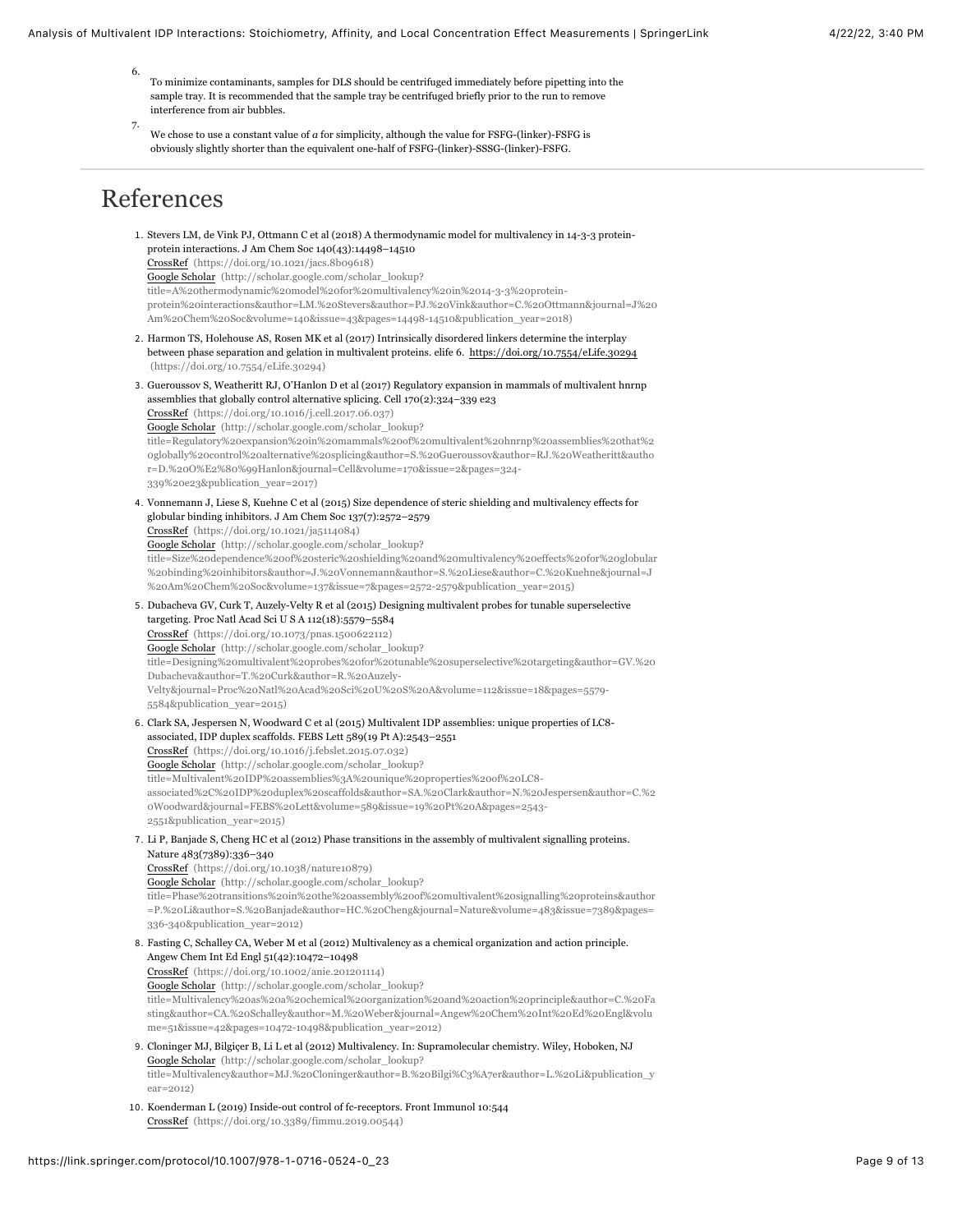Google Scholar (http://scholar.google.com/scholar\_lookup?title=Inside-out%20control%20of%20fc[receptors&author=L.%20Koenderman&journal=Front%20Immunol&volume=10&pages=544&publication\\_year](http://scholar.google.com/scholar_lookup?title=Inside-out%20control%20of%20fc-receptors&author=L.%20Koenderman&journal=Front%20Immunol&volume=10&pages=544&publication_year=2019)  $=2019)$ 

- <span id="page-9-4"></span><span id="page-9-3"></span><span id="page-9-2"></span><span id="page-9-1"></span><span id="page-9-0"></span>11. Banani SF, Lee HO, Hyman AA et al (2017) Biomolecular condensates: organizers of cellular biochemistry. Nat Rev Mol Cell Biol 18(5):285–298 [CrossRef \(https://doi.org/10.1038/nrm.2017.7\)](https://doi.org/10.1038/nrm.2017.7) Google Scholar (http://scholar.google.com/scholar\_lookup? [title=Biomolecular%20condensates%3A%20organizers%20of%20cellular%20biochemistry&author=SF.%20Ban](http://scholar.google.com/scholar_lookup?title=Biomolecular%20condensates%3A%20organizers%20of%20cellular%20biochemistry&author=SF.%20Banani&author=HO.%20Lee&author=AA.%20Hyman&journal=Nat%20Rev%20Mol%20Cell%20Biol&volume=18&issue=5&pages=285-298&publication_year=2017) ani&author=HO.%20Lee&author=AA.%20Hyman&journal=Nat%20Rev%20Mol%20Cell%20Biol&volume=18& issue=5&pages=285-298&publication\_year=2017) 12. Cable J, Brangwynne C, Seydoux, G, et al (2019) Phase separation in biology and disease—a symposium report. Ann N Y Acad Sci 1452(1):3–11. PMC6751006. Google Scholar (https://scholar.google.com/scholar? [q=Cable%20J%2C%20Brangwynne%20C%2C%20Seydoux%2C%20G%2C%20et%20al%20%282019%29%20Ph](https://scholar.google.com/scholar?q=Cable%20J%2C%20Brangwynne%20C%2C%20Seydoux%2C%20G%2C%20et%20al%20%282019%29%20Phase%20separation%20in%20biology%20and%20disease%E2%80%94a%20symposium%20report.%20Ann%20N%20Y%20Acad%20Sci%201452%281%29%3A3%E2%80%9311.%20PMC6751006.) ase%20separation%20in%20biology%20and%20disease%E2%80%94a%20symposium%20report.%20Ann%20 N%20Y%20Acad%20Sci%201452%281%29%3A3%E2%80%9311.%20PMC6751006.) 13. Wu H, Fuxreiter M (2016) The structure and Dynamics of higher-order assemblies: amyloids, signalosomes, and granules. Cell 165(5):1055–1066 [CrossRef \(https://doi.org/10.1016/j.cell.2016.05.004\)](https://doi.org/10.1016/j.cell.2016.05.004) Google Scholar (http://scholar.google.com/scholar\_lookup? title=The%20structure%20and%20Dynamics%20of%20higher[order%20assemblies%3A%20amyloids%2C%20signalosomes%2C%20and%20granules&author=H.%20Wu&aut](http://scholar.google.com/scholar_lookup?title=The%20structure%20and%20Dynamics%20of%20higher-order%20assemblies%3A%20amyloids%2C%20signalosomes%2C%20and%20granules&author=H.%20Wu&author=M.%20Fuxreiter&journal=Cell&volume=165&issue=5&pages=1055-1066&publication_year=2016) hor=M.%20Fuxreiter&journal=Cell&volume=165&issue=5&pages=1055-1066&publication\_year=2016) 14. Kim SJ, Fernandez-Martinez J, Nudelman I et al (2018) Integrative structure and functional anatomy of a nuclear pore complex. Nature 555(7697):475–482 [CrossRef \(https://doi.org/10.1038/nature26003\)](https://doi.org/10.1038/nature26003) Google Scholar (http://scholar.google.com/scholar\_lookup? [title=Integrative%20structure%20and%20functional%20anatomy%20of%20a%20nuclear%20pore%20complex](http://scholar.google.com/scholar_lookup?title=Integrative%20structure%20and%20functional%20anatomy%20of%20a%20nuclear%20pore%20complex&author=SJ.%20Kim&author=J.%20Fernandez-Martinez&author=I.%20Nudelman&journal=Nature&volume=555&issue=7697&pages=475-482&publication_year=2018) &author=SJ.%20Kim&author=J.%20Fernandez-Martinez&author=I.%20Nudelman&journal=Nature&volume=555&issue=7697&pages=475- 482&publication\_year=2018) 15. Yamada J, Phillips JL, Patel S et al (2010) A bimodal distribution of two distinct categories of intrinsically disordered structures with separate functions in FG nucleoporins. Mol Cell Proteomics 9(10):2205–2224 [CrossRef \(https://doi.org/10.1074/mcp.M000035-MCP201\)](https://doi.org/10.1074/mcp.M000035-MCP201) Google Scholar (http://scholar.google.com/scholar\_lookup? title=A%20bimodal%20distribution%20of%20two%20distinct%20categories%20of%20intrinsically%20disorde red%20structures%20with%20separate%20functions%20in%20FG%20nucleoporins&author=J.%20Yamada&a [uthor=JL.%20Phillips&author=S.%20Patel&journal=Mol%20Cell%20Proteomics&volume=9&issue=10&pages=](http://scholar.google.com/scholar_lookup?title=A%20bimodal%20distribution%20of%20two%20distinct%20categories%20of%20intrinsically%20disordered%20structures%20with%20separate%20functions%20in%20FG%20nucleoporins&author=J.%20Yamada&author=JL.%20Phillips&author=S.%20Patel&journal=Mol%20Cell%20Proteomics&volume=9&issue=10&pages=2205-2224&publication_year=2010) 2205-2224&publication\_year=2010) 16. Grunwald D, Singer RH (2010) In vivo imaging of labelled endogenous beta-actin mRNA during nucleocytoplasmic transport. Nature 467(7315):604–607 [CrossRef \(https://doi.org/10.1038/nature09438\)](https://doi.org/10.1038/nature09438) Google Scholar (http://scholar.google.com/scholar\_lookup? title=In%20vivo%20imaging%20of%20labelled%20endogenous%20beta[actin%20mRNA%20during%20nucleocytoplasmic%20transport&author=D.%20Grunwald&author=RH.%20Sin](http://scholar.google.com/scholar_lookup?title=In%20vivo%20imaging%20of%20labelled%20endogenous%20beta-actin%20mRNA%20during%20nucleocytoplasmic%20transport&author=D.%20Grunwald&author=RH.%20Singer&journal=Nature&volume=467&issue=7315&pages=604-607&publication_year=2010) ger&journal=Nature&volume=467&issue=7315&pages=604-607&publication\_year=2010) 17. Rout MP, Aitchison JD, Magnasco MO et al (2003) Virtual gating and nuclear transport: the hole picture. Trends Cell Biol 13(12):622–628 [CrossRef \(https://doi.org/10.1016/j.tcb.2003.10.007\)](https://doi.org/10.1016/j.tcb.2003.10.007) Google Scholar (http://scholar.google.com/scholar\_lookup? title=Virtual%20gating%20and%20nuclear%20transport%3A%20the%20hole%20picture&author=MP.%20Rou [t&author=JD.%20Aitchison&author=MO.%20Magnasco&journal=Trends%20Cell%20Biol&volume=13&issue=1](http://scholar.google.com/scholar_lookup?title=Virtual%20gating%20and%20nuclear%20transport%3A%20the%20hole%20picture&author=MP.%20Rout&author=JD.%20Aitchison&author=MO.%20Magnasco&journal=Trends%20Cell%20Biol&volume=13&issue=12&pages=622-628&publication_year=2003) 2&pages=622-628&publication\_year=2003) 18. Hayama R, Sparks S, Hecht LM et al (2018) Thermodynamic characterization of the multivalent interactions underlying rapid and selective translocation through the nuclear pore complex. J Biol Chem 293(12):4555–4563 [CrossRef \(https://doi.org/10.1074/jbc.AC117.001649\)](https://doi.org/10.1074/jbc.AC117.001649) Google Scholar (http://scholar.google.com/scholar\_lookup? [title=Thermodynamic%20characterization%20of%20the%20multivalent%20interactions%20underlying%20rap](http://scholar.google.com/scholar_lookup?title=Thermodynamic%20characterization%20of%20the%20multivalent%20interactions%20underlying%20rapid%20and%20selective%20translocation%20through%20the%20nuclear%20pore%20complex&author=R.%20Hayama&author=S.%20Sparks&author=LM.%20Hecht&journal=J%20Biol%20Chem&volume=293&issue=12&pages=4555-4563&publication_year=2018) id%20and%20selective%20translocation%20through%20the%20nuclear%20pore%20complex&author=R.%20 Hayama&author=S.%20Sparks&author=LM.%20Hecht&journal=J%20Biol%20Chem&volume=293&issue=12& pages=4555-4563&publication\_year=2018) 19. Turnbull WB, Daranas AH (2003) On the value of c: can low affinity systems be studied by isothermal titration calorimetry? J Am Chem Soc 125(48):14859–14866 [CrossRef \(https://doi.org/10.1021/ja036166s\)](https://doi.org/10.1021/ja036166s) Google Scholar (http://scholar.google.com/scholar\_lookup? [title=On%20the%20value%20of%20c%3A%20can%20low%20affinity%20systems%20be%20studied%20by%20](http://scholar.google.com/scholar_lookup?title=On%20the%20value%20of%20c%3A%20can%20low%20affinity%20systems%20be%20studied%20by%20isothermal%20titration%20calorimetry%3F&author=WB.%20Turnbull&author=AH.%20Daranas&journal=J%20Am%20Chem%20Soc&volume=125&issue=48&pages=14859-14866&publication_year=2003) isothermal%20titration%20calorimetry%3F&author=WB.%20Turnbull&author=AH.%20Daranas&journal=J%2 0Am%20Chem%20Soc&volume=125&issue=48&pages=14859-14866&publication\_year=2003) 20. Frey S, Richter RP, Gorlich D (2006) FG-rich repeats of nuclear pore proteins form a three-dimensional meshwork with hydrogel-like properties. Science 314(5800):815–817
	- [CrossRef \(https://doi.org/10.1126/science.1132516\)](https://doi.org/10.1126/science.1132516) [Google Scholar \(http://scholar.google.com/scholar\\_lookup?title=FG-](http://scholar.google.com/scholar_lookup?title=FG-rich%20repeats%20of%20nuclear%20pore%20proteins%20form%20a%20three-dimensional%20meshwork%20with%20hydrogel-like%20properties&author=S.%20Frey&author=RP.%20Richter&author=D.%20Gorlich&journal=Science&volume=314&issue=5800&pages=815-817&publication_year=2006)
- <span id="page-9-9"></span><span id="page-9-8"></span><span id="page-9-7"></span><span id="page-9-6"></span><span id="page-9-5"></span>https://link.springer.com/protocol/10.1007/978-1-0716-0524-0\_23 Page 10 of 13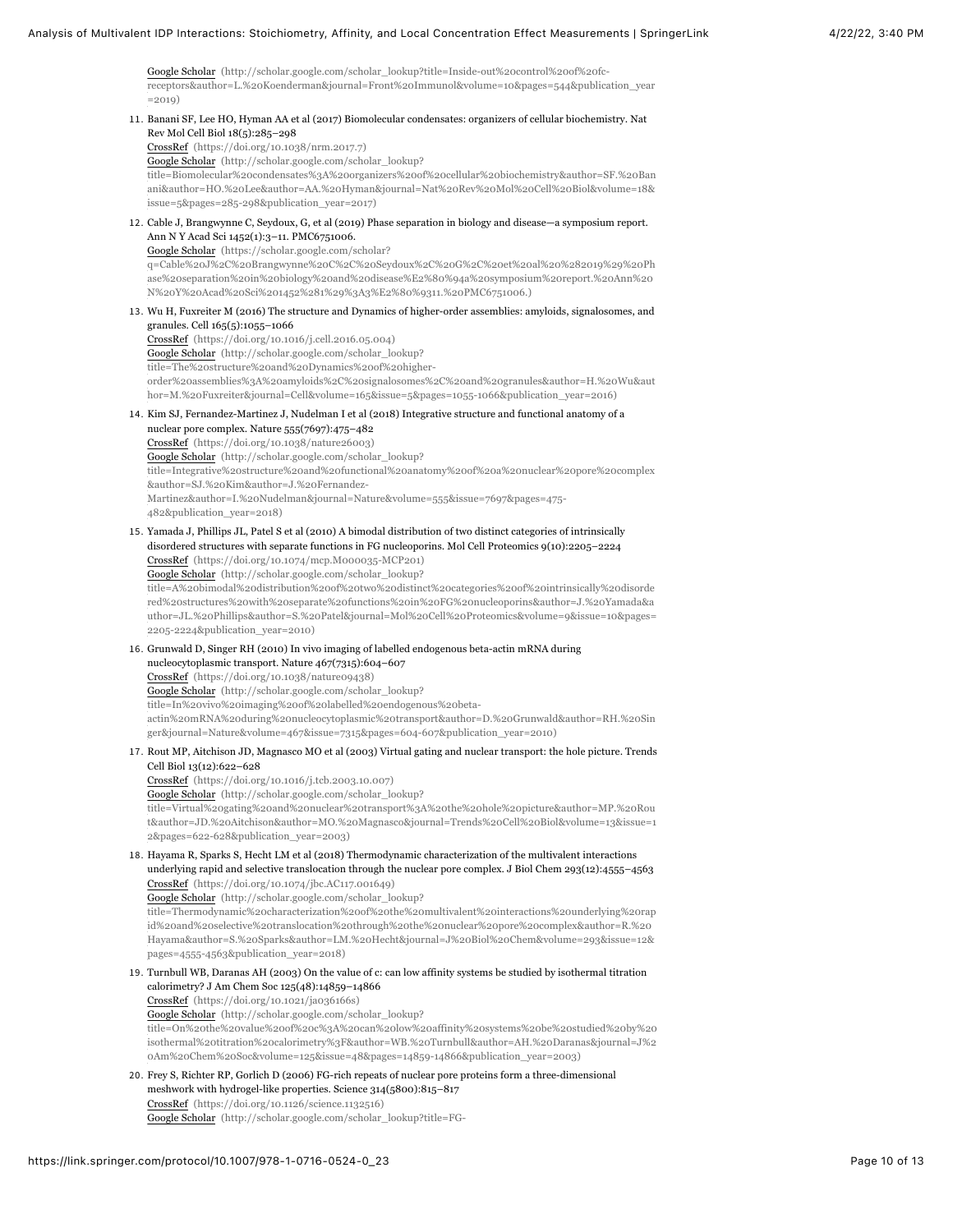rich%20repeats%20of%20nuclear%20pore%20proteins%20form%20a%20threedimensional%20meshwork%20with%20hydrogel[like%20properties&author=S.%20Frey&author=RP.%20Richter&author=D.%20Gorlich&journal=Science&volu](http://scholar.google.com/scholar_lookup?title=FG-rich%20repeats%20of%20nuclear%20pore%20proteins%20form%20a%20three-dimensional%20meshwork%20with%20hydrogel-like%20properties&author=S.%20Frey&author=RP.%20Richter&author=D.%20Gorlich&journal=Science&volume=314&issue=5800&pages=815-817&publication_year=2006) me=314&issue=5800&pages=815-817&publication\_year=2006)

- <span id="page-10-0"></span>21. Hough LE, Dutta K, Sparks S et al (2015) The molecular mechanism of nuclear transport revealed by atomicscale measurements. elife 4. [https://doi.org/10.7554/eLife.10027 \(https://doi.org/10.7554/eLife.10027\)](https://doi.org/10.7554/eLife.10027)
- <span id="page-10-1"></span>22. Shekhtman A, Ghose R, Goger M et al (2002) NMR structure determination and investigation using a reduced proton (REDPRO) labeling strategy for proteins. FEBS Lett 524(1–3):177–182 [CrossRef \(https://doi.org/10.1016/S0014-5793\(02\)03051-X\)](https://doi.org/10.1016/S0014-5793(02)03051-X) Google Scholar (http://scholar.google.com/scholar\_lookup?

title=NMR%20structure%20determination%20and%20investigation%20using%20a%20reduced%20proton%2 [0%28REDPRO%29%20labeling%20strategy%20for%20proteins&author=A.%20Shekhtman&author=R.%20Gh](http://scholar.google.com/scholar_lookup?title=NMR%20structure%20determination%20and%20investigation%20using%20a%20reduced%20proton%20%28REDPRO%29%20labeling%20strategy%20for%20proteins&author=A.%20Shekhtman&author=R.%20Ghose&author=M.%20Goger&journal=FEBS%20Lett&volume=524&issue=1%E2%80%933&pages=177-182&publication_year=2002) ose&author=M.%20Goger&journal=FEBS%20Lett&volume=524&issue=1%E2%80%933&pages=177- 182&publication\_year=2002)

<span id="page-10-2"></span>23. Smith Pe, Krohn RI, Hermanson G et al (1985) Measurement of protein using bicinchoninic acid. Analytical biochemistry 150(1):76–85

Google Scholar (https://scholar.google.com/scholar?

q=Smith%20Pe%2C%20Krohn%20RI%2C%20Hermanson%20G%20et%20al%20%281985%29%20Measureme [nt%20of%20protein%20using%20bicinchoninic%20acid.%20Analytical%20biochemistry%20150%281%29%3A](https://scholar.google.com/scholar?q=Smith%20Pe%2C%20Krohn%20RI%2C%20Hermanson%20G%20et%20al%20%281985%29%20Measurement%20of%20protein%20using%20bicinchoninic%20acid.%20Analytical%20biochemistry%20150%281%29%3A76%E2%80%9385) 76%E2%80%9385)

<span id="page-10-3"></span>24. Delaglio F, Grzesiek S, Vuister GW et al (1995) NMRPipe: a multidimensional spectral processing system based on UNIX pipes. J Biomol NMR 6(3):277–293

[CrossRef \(https://doi.org/10.1007/BF00197809\)](https://doi.org/10.1007/BF00197809)

Google Scholar (http://scholar.google.com/scholar\_lookup?

title=NMRPipe%3A%20a%20multidimensional%20spectral%20processing%20system%20based%20on%20UN [IX%20pipes&author=F.%20Delaglio&author=S.%20Grzesiek&author=GW.%20Vuister&journal=J%20Biomol%](http://scholar.google.com/scholar_lookup?title=NMRPipe%3A%20a%20multidimensional%20spectral%20processing%20system%20based%20on%20UNIX%20pipes&author=F.%20Delaglio&author=S.%20Grzesiek&author=GW.%20Vuister&journal=J%20Biomol%20NMR&volume=6&issue=3&pages=277-293&publication_year=1995) 20NMR&volume=6&issue=3&pages=277-293&publication\_year=1995)

<span id="page-10-4"></span>25. Vranken WF, Boucher W, Stevens TJ et al (2005) The CCPN data model for NMR spectroscopy: development of a software pipeline. Proteins 59(4):687–696

[CrossRef \(https://doi.org/10.1002/prot.20449\)](https://doi.org/10.1002/prot.20449)

Google Scholar (http://scholar.google.com/scholar\_lookup?

[title=The%20CCPN%20data%20model%20for%20NMR%20spectroscopy%3A%20development%20of%20a%20](http://scholar.google.com/scholar_lookup?title=The%20CCPN%20data%20model%20for%20NMR%20spectroscopy%3A%20development%20of%20a%20software%20pipeline&author=WF.%20Vranken&author=W.%20Boucher&author=TJ.%20Stevens&journal=Proteins&volume=59&issue=4&pages=687-696&publication_year=2005) software%20pipeline&author=WF.%20Vranken&author=W.%20Boucher&author=TJ.%20Stevens&journal=Pro teins&volume=59&issue=4&pages=687-696&publication\_year=2005)

<span id="page-10-5"></span>26. Williamson MP (2013) Using chemical shift perturbation to characterise ligand binding. Prog Nucl Magn Reson Spectrosc 73:1–16

[CrossRef \(https://doi.org/10.1016/j.pnmrs.2013.02.001\)](https://doi.org/10.1016/j.pnmrs.2013.02.001) Google Scholar (http://scholar.google.com/scholar\_lookup? [title=Using%20chemical%20shift%20perturbation%20to%20characterise%20ligand%20binding&author=MP.%](http://scholar.google.com/scholar_lookup?title=Using%20chemical%20shift%20perturbation%20to%20characterise%20ligand%20binding&author=MP.%20Williamson&journal=Prog%20Nucl%20Magn%20Reson%20Spectrosc&volume=73&pages=1-16&publication_year=2013) 20Williamson&journal=Prog%20Nucl%20Magn%20Reson%20Spectrosc&volume=73&pages=1- 16&publication\_year=2013)

#### 27. Tellinghuisen J (2008) Isothermal titration calorimetry at very low c. Anal Biochem 373(2):395–397

<span id="page-10-6"></span>[CrossRef \(https://doi.org/10.1016/j.ab.2007.08.039\)](https://doi.org/10.1016/j.ab.2007.08.039)

Google Scholar (http://scholar.google.com/scholar\_lookup?

[title=Isothermal%20titration%20calorimetry%20at%20very%20low%20c&author=J.%20Tellinghuisen&journal](http://scholar.google.com/scholar_lookup?title=Isothermal%20titration%20calorimetry%20at%20very%20low%20c&author=J.%20Tellinghuisen&journal=Anal%20Biochem&volume=373&issue=2&pages=395-397&publication_year=2008) =Anal%20Biochem&volume=373&issue=2&pages=395-397&publication\_year=2008)

28. Weiss JN (1997) The Hill equation revisited: uses and misuses. FASEB J 11(11):835–841

<span id="page-10-7"></span>[CrossRef \(https://doi.org/10.1096/fasebj.11.11.9285481\)](https://doi.org/10.1096/fasebj.11.11.9285481) Google Scholar (http://scholar.google.com/scholar\_lookup? [title=The%20Hill%20equation%20revisited%3A%20uses%20and%20misuses&author=JN.%20Weiss&journal=](http://scholar.google.com/scholar_lookup?title=The%20Hill%20equation%20revisited%3A%20uses%20and%20misuses&author=JN.%20Weiss&journal=FASEB%20J&volume=11&issue=11&pages=835-841&publication_year=1997) FASEB%20J&volume=11&issue=11&pages=835-841&publication\_year=1997)

<span id="page-10-8"></span>29. Raveh B, Karp JM, Sparks S et al (2016) Slide-and-exchange mechanism for rapid and selective transport through the nuclear pore complex. Proc Natl Acad Sci U S A 113(18):E2489–E2497 [CrossRef \(https://doi.org/10.1073/pnas.1522663113\)](https://doi.org/10.1073/pnas.1522663113)

Google Scholar (http://scholar.google.com/scholar\_lookup?title=Slide-and-

exchange%20mechanism%20for%20rapid%20and%20selective%20transport%20through%20the%20nuclear% [20pore%20complex&author=B.%20Raveh&author=JM.%20Karp&author=S.%20Sparks&journal=Proc%20Natl](http://scholar.google.com/scholar_lookup?title=Slide-and-exchange%20mechanism%20for%20rapid%20and%20selective%20transport%20through%20the%20nuclear%20pore%20complex&author=B.%20Raveh&author=JM.%20Karp&author=S.%20Sparks&journal=Proc%20Natl%20Acad%20Sci%20U%20S%20A&volume=113&issue=18&pages=E2489-E2497&publication_year=2016) %20Acad%20Sci%20U%20S%20A&volume=113&issue=18&pages=E2489-E2497&publication\_year=2016)

<span id="page-10-9"></span>30. Krishnamurthy VM, Semetey V, Bracher PJ et al (2007) Dependence of effective molarity on linker length for an intramolecular protein-ligand system. J Am Chem Soc 129(5):1312–1320 [CrossRef \(https://doi.org/10.1021/ja066780e\)](https://doi.org/10.1021/ja066780e)

Google Scholar (http://scholar.google.com/scholar\_lookup?

[title=Dependence%20of%20effective%20molarity%20on%20linker%20length%20for%20an%20intramolecular](http://scholar.google.com/scholar_lookup?title=Dependence%20of%20effective%20molarity%20on%20linker%20length%20for%20an%20intramolecular%20protein-ligand%20system&author=VM.%20Krishnamurthy&author=V.%20Semetey&author=PJ.%20Bracher&journal=J%20Am%20Chem%20Soc&volume=129&issue=5&pages=1312-1320&publication_year=2007) %20protein-

ligand%20system&author=VM.%20Krishnamurthy&author=V.%20Semetey&author=PJ.%20Bracher&journal= J%20Am%20Chem%20Soc&volume=129&issue=5&pages=1312-1320&publication\_year=2007)

<span id="page-10-10"></span>31. Weber M, Bujotzek A, Haag R (2012) Quantifying the rebinding effect in multivalent chemical ligand-receptor systems. J Chem Phys 137(5):054111

[CrossRef \(https://doi.org/10.1063/1.4739501\)](https://doi.org/10.1063/1.4739501)

Google Scholar (http://scholar.google.com/scholar\_lookup?

title=Quantifying%20the%20rebinding%20effect%20in%20multivalent%20chemical%20ligand-

[receptor%20systems&author=M.%20Weber&author=A.%20Bujotzek&author=R.%20Haag&journal=J%20Che](http://scholar.google.com/scholar_lookup?title=Quantifying%20the%20rebinding%20effect%20in%20multivalent%20chemical%20ligand-receptor%20systems&author=M.%20Weber&author=A.%20Bujotzek&author=R.%20Haag&journal=J%20Chem%20Phys&volume=137&issue=5&publication_year=2012)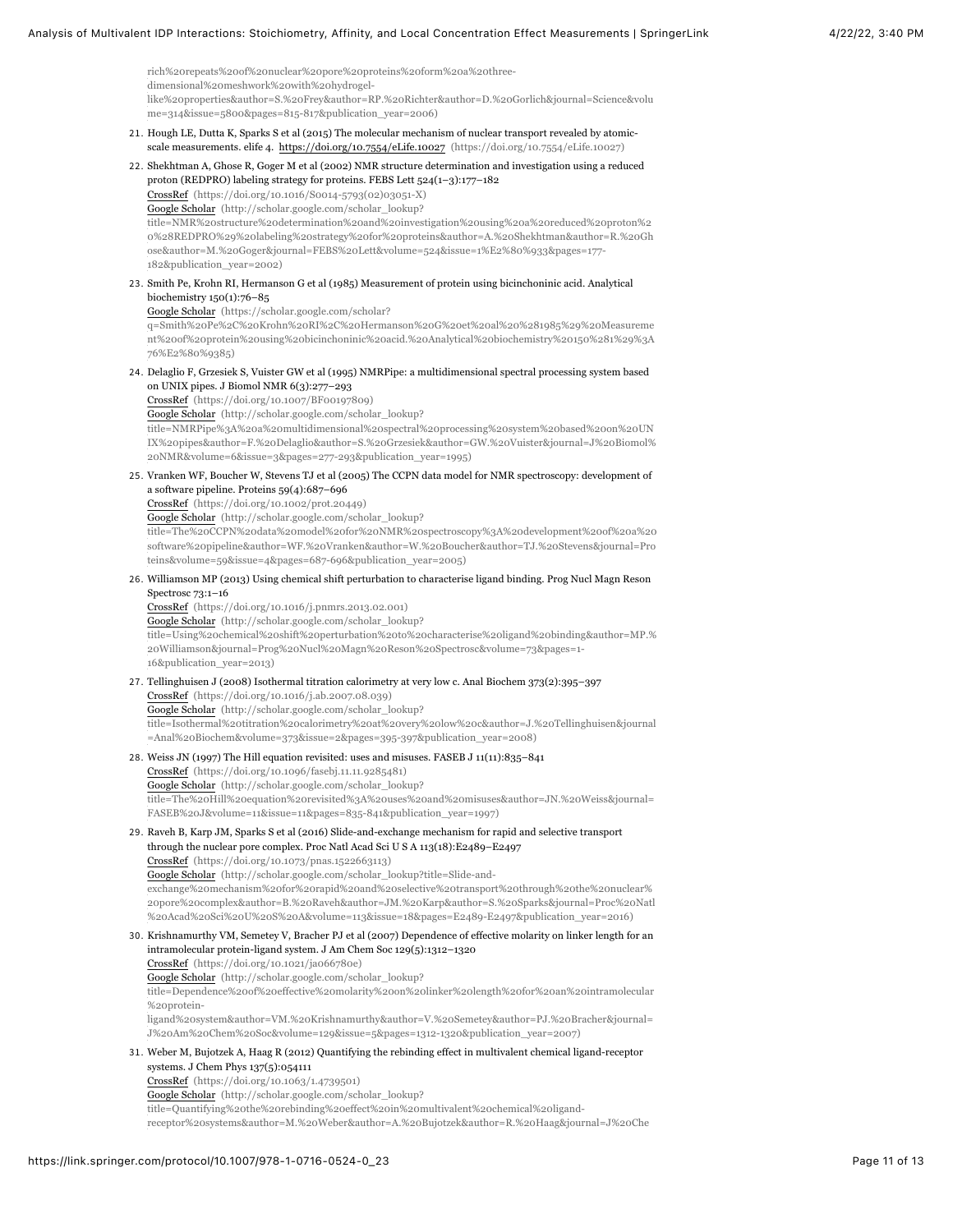[m%20Phys&volume=137&issue=5&publication\\_year=2012\)](http://scholar.google.com/scholar_lookup?title=Quantifying%20the%20rebinding%20effect%20in%20multivalent%20chemical%20ligand-receptor%20systems&author=M.%20Weber&author=A.%20Bujotzek&author=R.%20Haag&journal=J%20Chem%20Phys&volume=137&issue=5&publication_year=2012)

<span id="page-11-3"></span><span id="page-11-2"></span><span id="page-11-1"></span>

| 32. Gargano JM, Ngo T, Kim JY et al (2001) Multivalent inhibition of AB(5) toxins. J Am Chem Soc 123(51):12909-<br>12910<br>CrossRef (https://doi.org/10.1021/ja016305a)<br>Google Scholar (http://scholar.google.com/scholar_lookup?<br>title=Multivalent%20inhibition%20of%20AB%285%29%20toxins&author=JM.%20Gargano&author=T.%20Ng<br>o&author=JY.%20Kim&journal=J%20Am%20Chem%20Soc&volume=123&issue=51&pages=12909-<br>12910&publication_year=2001)                                                                                                                                                                                                                          |
|-----------------------------------------------------------------------------------------------------------------------------------------------------------------------------------------------------------------------------------------------------------------------------------------------------------------------------------------------------------------------------------------------------------------------------------------------------------------------------------------------------------------------------------------------------------------------------------------------------------------------------------------------------------------------------------|
| 33. Waudby CA, Ramos A, Cabrita LD et al (2016) Two-dimensional NMR Lineshape analysis. Sci Rep 6:24826<br>CrossRef (https://doi.org/10.1038/srep24826)<br>Google Scholar (http://scholar.google.com/scholar_lookup?title=Two-<br>dimensional%20NMR%20Lineshape%20analysis&author=CA.%20Waudby&author=A.%20Ramos&author=LD.<br>%20Cabrita&journal=Sci%20Rep&volume=6&publication year=2016)                                                                                                                                                                                                                                                                                       |
| 34. Feng H, Zhou BR, Bai Y (2018) Binding affinity and function of the extremely disordered protein complex<br>containing human linker histone H1.0 and Its chaperone ProTalpha. Biochemistry 57(48):6645-6648<br>CrossRef (https://doi.org/10.1021/acs.biochem.8b01075)<br>Google Scholar (http://scholar.google.com/scholar_lookup?<br>title=Binding%20affinity%20and%20function%20of%20the%20extremely%20disordered%20protein%20compl<br>ex%20containing%20human%20linker%20histone%20H1.0%20and%20Its%20chaperone%20ProTalpha&auth<br>or=H.%20Feng&author=BR.%20Zhou&author=Y.%20Bai&journal=Biochemistry&volume=57&issue=48&pages<br>$= 6645 - 6648$ &publication_year=2018) |
| 35. Motulsky HJ, Ransnas LA (1987) Fitting curves to data using nonlinear regression: a practical and<br>nonmathematical review. FASEB J 1(5):365-374<br>CrossRef (https://doi.org/10.1096/fasebj.1.5.3315805)<br>Google Scholar (http://scholar.google.com/scholar_lookup?<br>title=Fitting%20curves%20to%20data%20using%20nonlinear%20regression%3A%20a%20practical%20and%2<br>ononmathematical%20review&author=HJ.%20Motulsky&author=LA.%20Ransnas&journal=FASEB%20J&volu<br>me=1&issue=5&pages=365-374&publication_year=1987)                                                                                                                                                 |
| 36. Dill K, Bromberg S (2012) Molecular driving forces: statistical thermodynamics in biology, chemistry, physics,<br>and nanoscience. Garland Sci<br>Google Scholar (https://scholar.google.com/scholar?<br>q=Dill%20K%2C%20Bromberg%20S%20%282012%29%20Molecular%20driving%20forces%3A%20statistical%<br>20thermodynamics%20in%20biology%2C%20chemistry%2C%20physics%2C%20and%20nanoscience.%20Garl<br>and%20Sci)                                                                                                                                                                                                                                                               |

# <span id="page-11-5"></span><span id="page-11-4"></span>Copyright information

# © Springer Science+Business Media, LLC, part of Springer Nature 2020

### About this protocol

#### <span id="page-11-0"></span>**Cite this protocol as:**

Sparks S., Hayama R., Rout M.P., Cowburn D. (2020) Analysis of Multivalent IDP Interactions: Stoichiometry, Affinity, and Local Concentration Effect Measurements. In: Kragelund B.B., Skriver K. (eds) Intrinsically Disordered Proteins. Methods in Molecular Biology, vol 2141. Humana, New York, NY. https://doi.org/10.1007/978-1-0716- 0524-0\_23

#### **First Online**

22 July 2020

#### **DOI**

https://doi.org/10.1007/978-1-0716-0524-0\_23

#### **Publisher Name**

Humana, New York, NY

**Print ISBN** 978-1-0716-0523-3